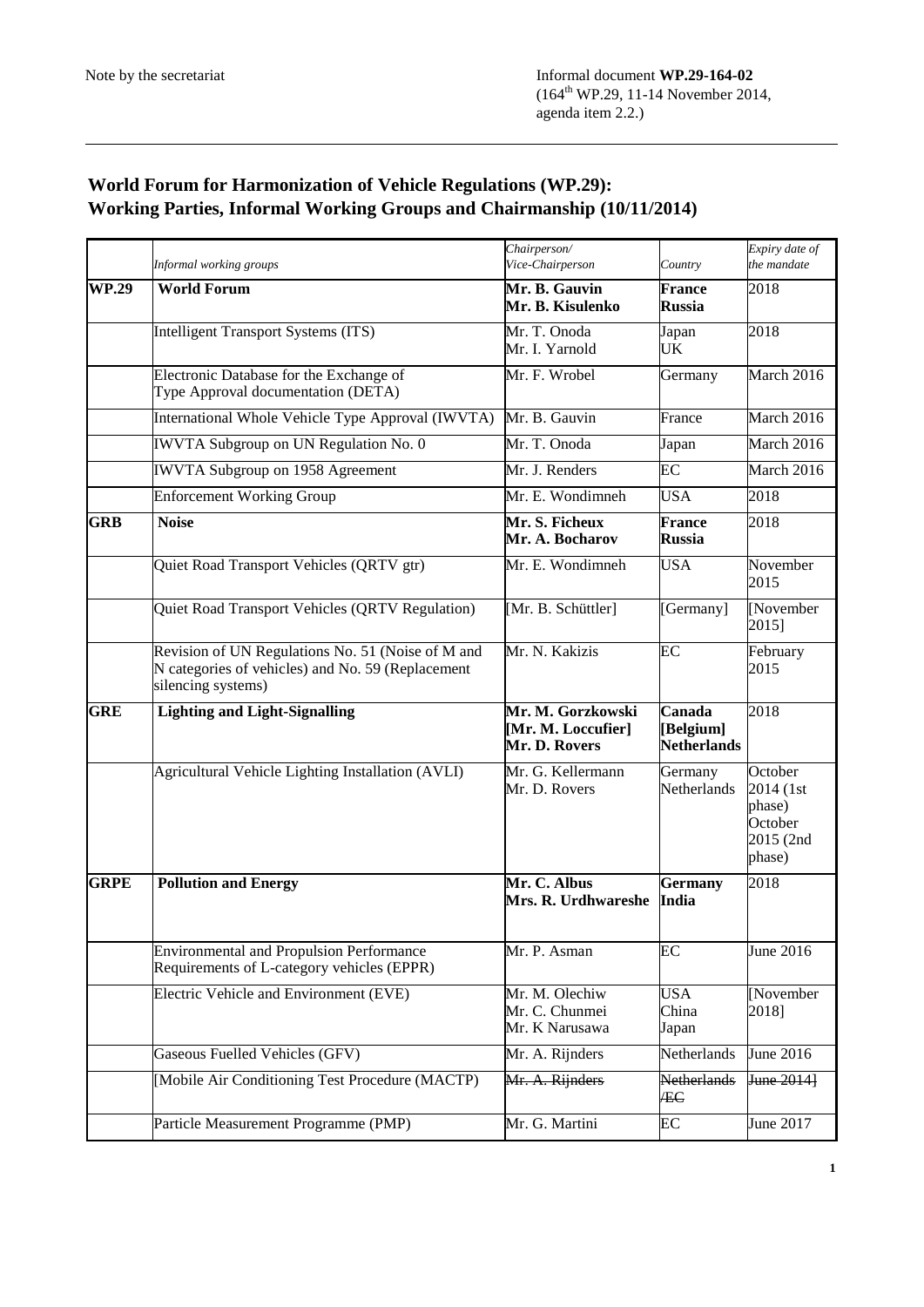|             |                                                               | Chairperson/                         |                                                      | Expiry date of   |
|-------------|---------------------------------------------------------------|--------------------------------------|------------------------------------------------------|------------------|
|             | Informal working groups                                       | Vice-Chairperson                     | Country                                              | the mandate      |
|             | Vehicle Propulsion System Definitions (VPSD)                  | Mr. C. Albus                         | Germany                                              | June 2015        |
|             | Worldwide harmonized Light vehicles Test                      | Mr. S. Redmann                       | EC                                                   | November         |
|             | Procedures (WLTP)                                             | Mr. K. Kobayashi                     | Japan                                                | 2016             |
| <b>GRRF</b> | <b>Brakes and Running Gear</b>                                | Mr. B. Frost<br>Mr. H. Kubota        | UK<br>Japan                                          | 2018             |
|             | Modular Vehicle Combinations (MVC)                            | Mr. A. Gunneriusson                  | Sweden                                               | December<br>2015 |
|             | Revision of UN Regulation No. 55 (Coupling devices)           | Mr. J. Westphäling                   | Germany                                              | December<br>2015 |
| <b>GRSP</b> | <b>Passive Safety</b>                                         | Ms. M. Versailles<br>Mr. Jae-Wan Lee | <b>USA</b><br>Korea                                  | 2018             |
|             | <b>Frontal Impact</b>                                         | Mr. P. Castaing                      | France                                               | December<br>2014 |
|             | Harmonization of side impact dummies                          | Ms. M. Medri                         | <b>USA</b>                                           | December<br>2015 |
|             | UN GTR No. 7 on Head Restraints - Development of<br>Phase 2   | Mr. B. Frost                         | $\overline{\text{UK}}$                               | December<br>2015 |
|             | Child Restraints Systems (CRS)                                | Mr. P. Castaing                      | France                                               | December<br>2014 |
|             | UN GTR No. 9 on Pedestrian Safety - Development<br>of Phase 2 | Mr. R. Damm                          | Germany                                              | November<br>2014 |
|             | Electric Vehicle Safety (EVS)                                 | Mr. N. Nguyen                        | <b>USA</b><br>China and<br><b>EC</b> Vice-<br>Chairs | December<br>2015 |
|             | Rechargeable Electric Storage Systems (REESS)                 | Mr. G. Kellermann                    | Germany                                              | June $2015$      |
|             | Specifications of the 3D-H machine                            | [Mr. R. Damm]                        | [Germany]                                            | Tbd              |
| <b>GRSG</b> | <b>General Safety</b>                                         | Mr. A. Erario<br>Mr. M. Matolcsy     | <b>Italy</b><br><b>Hungary</b>                       | 2018             |
|             | Camera Monitor Systems (CMS)                                  | Mr. H. Jongenelen                    | Netherlands                                          | November<br>2015 |
|             | <b>Accident Emergency Call System (AECS)</b>                  | Mr. D. Zagarin                       | Russian<br>Federation                                | October<br>2015  |